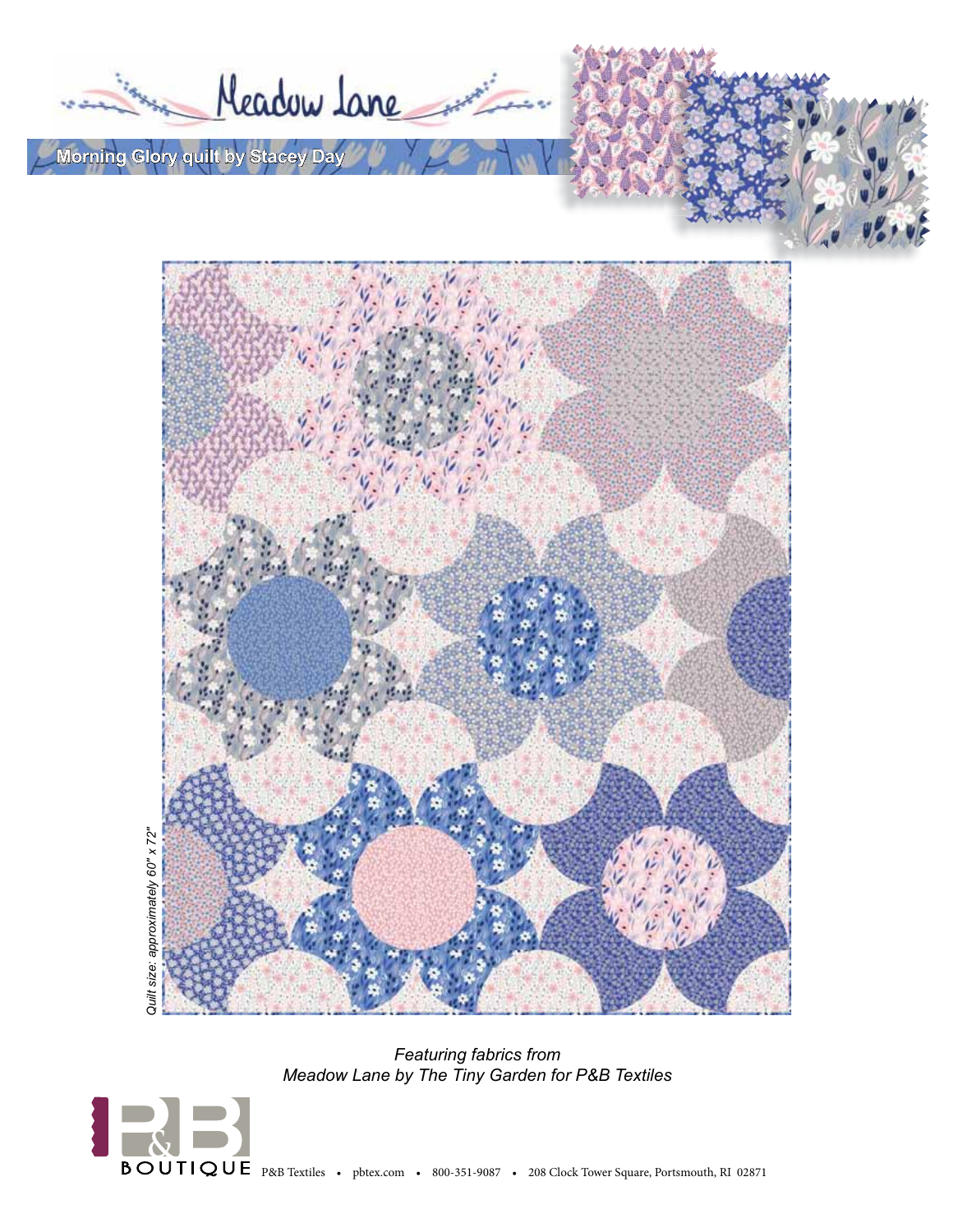Meadow Jane

Fabric collection by The Tiny Garden for P&B Textiles Morning Glory quilt designed by Stacey Day Skill level: Confident Beginner • Finished Quilt Size: approximately 60" x 72"

# *Yardages:*

| Fabric L: |                                            |  |
|-----------|--------------------------------------------|--|
|           |                                            |  |
|           | Backing: MEAD 3178 S suggested 4 1/2 yards |  |
|           |                                            |  |
|           |                                            |  |

# *Cutting Instructions:*

*Please read all instructions carefully before beginning. Strips are cut across the width of fabric (perpendicular to selvedges) unless otherwise stated. All seams are sewn with a 1/4" seam unless otherwise stated. Label all pieces.* 

#### **From Fabric A:**

1. Cut four Template A. 2. Cut four Template C. 3. Cut seven 2 1/4" strips for binding **From Fabric B:** 1. Cut four Template A. 2. Cut four Template C. **From Fabric C:** 1. Cut four Template A. 2. Cut four Template C. **From Fabric D:** 1. Cut two Template A. 2. Cut four Template C. **From Fabric E:** 1. Cut two Template C. **From Fabric F:** 1. Cut four Template A. **From Fabric G:** 1. Cut two Template C. **From Fabric H:** 1. Cut two Template A. 2. Cut four Template C.

### **From Fabric I:**

1. Cut two Template A. 2. Cut four Template C. **From Fabric J:** 1. Cut four Template A. **From Fabric K:** 1. Cut four Template A. **From Fabric L:** 1. Cut two Template C. **From Fabric M:** 1. Cut thirty Template A. 2. Cut sixty Template B.

# *Piecing Instructions:*

### **Blocks:**

1. Fold each Template C piece in half lengthwise and finger press the fold to mark the convex centers. Open and fold each Template C piece in half widthwise to mark the concave centers. Repeat with each Template A (convex centers) and Template B (concave centers) piece (Figure 1).



2. To make a block, sew one Fabric M and one print Template A piece to each concave curve of Template C, matching ends and centers. Press towards Template A, then sew a Fabric M Template B piece to each convex curve of Template C, matching ends and centers (Figure 2). Using Figure 3 for fabric pairings, placements, and quantities, make (30) blocks total. Label each block as shown in Figure 3. Block should measure 12 1/2" square.



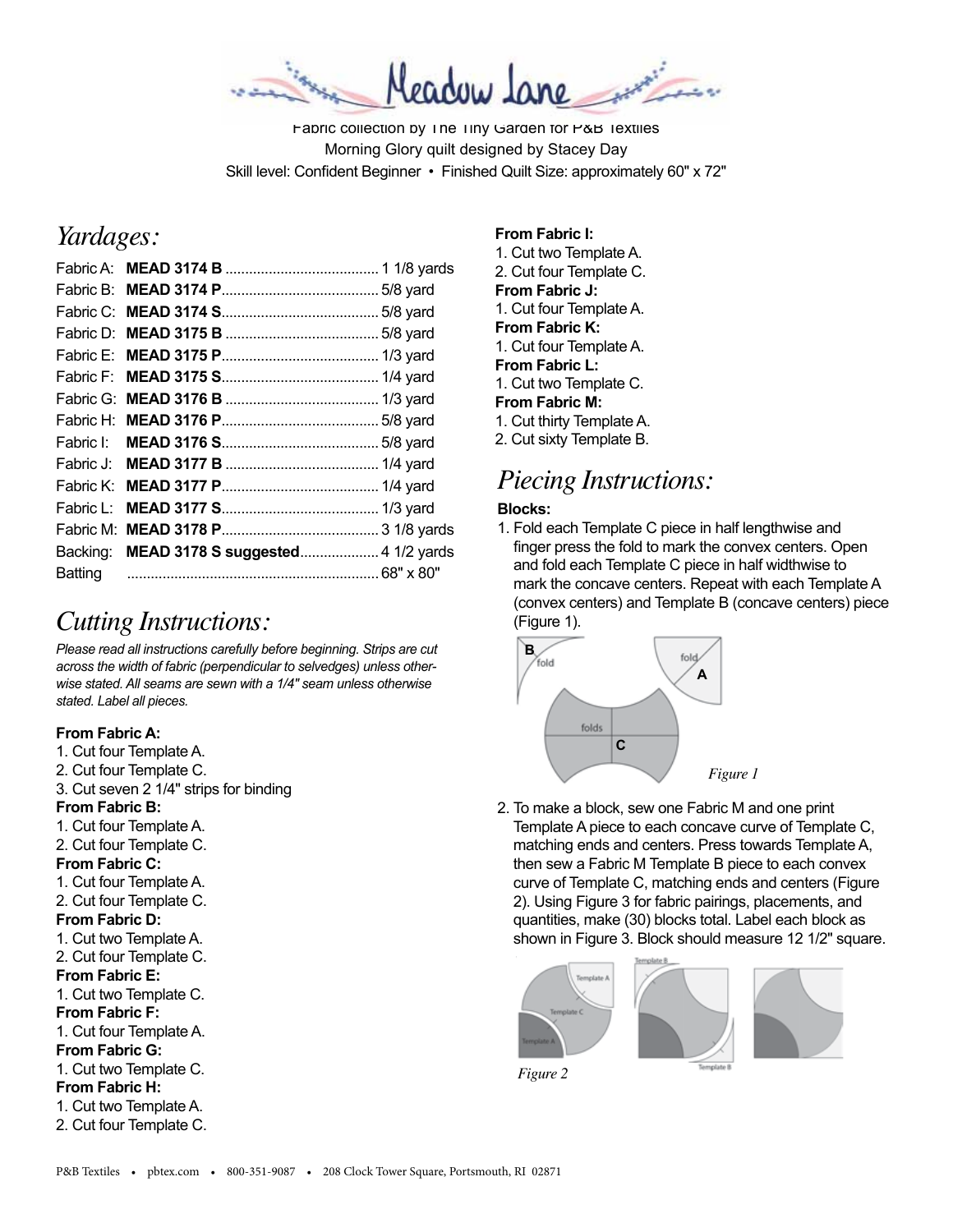

1. Sew the blocks together into rows of five, paying close attention to the quilt diagram for the placement and orientation of each block in each row. Sew the rows together into the quilt top.

### *Quilt Assembly:*

#### Refer to Quilt Diagram

1. Sew the blocks together into rows of five, paying close attention to the quilt diagram for the placement and orientation of each block in each row. Sew the rows together into the quilt top.

## *Finishing:*

- 1. Prepare backing using two widths with a vertical seam to measure 68" x 80". Press seam open.
- 2. Layer backing, batting and quilt top. Baste layers together.
- 3. Quilt as desired.
- 4. Trim layers even with quilt top, squaring corners.
- 5. Prepare binding using 2 1/4" A strips and diagonal seams. Press seams open. Sew binding to quilt using your preferred method.
- 7. Make a label and sew to back of the quilt.



*Quilt Diagram*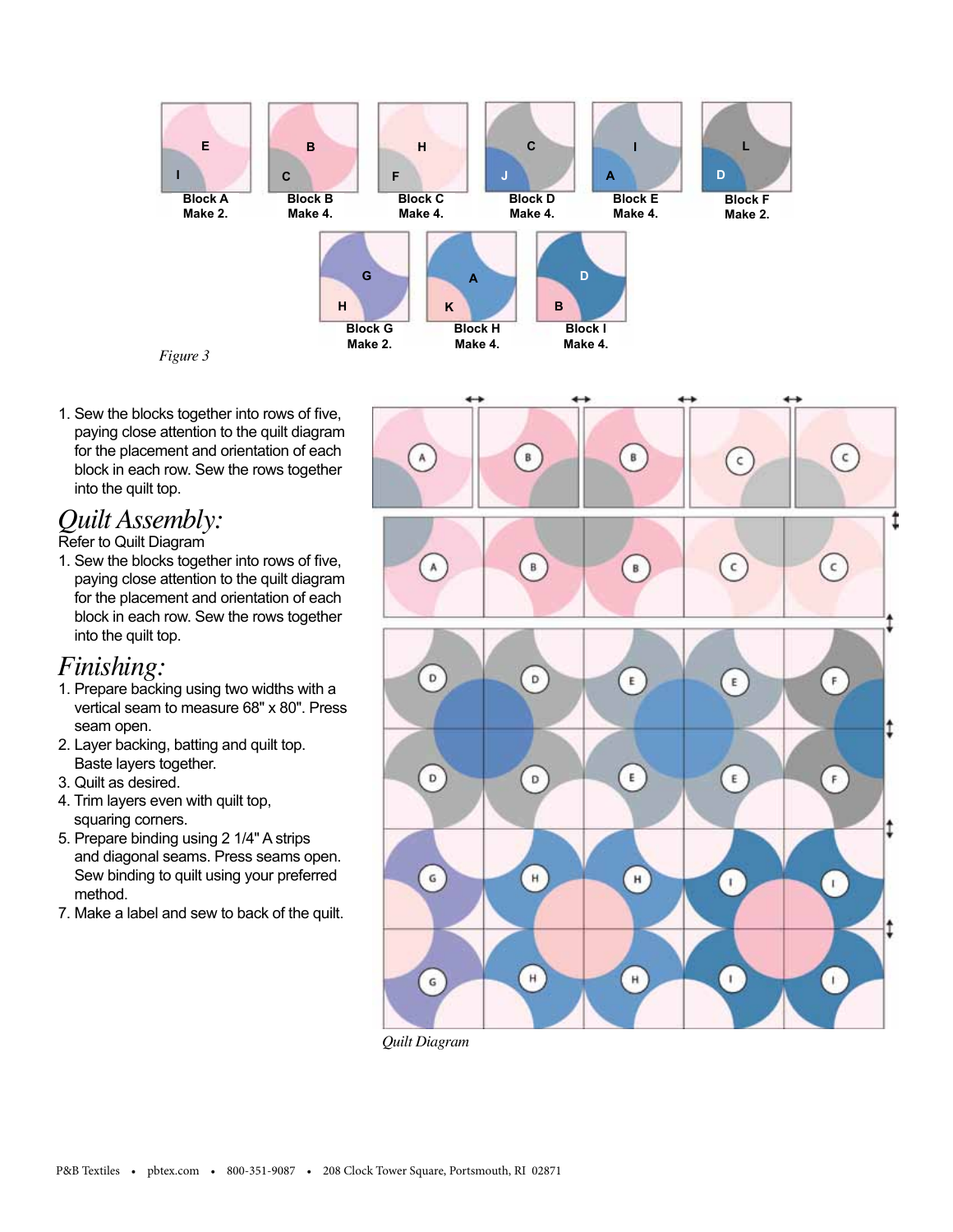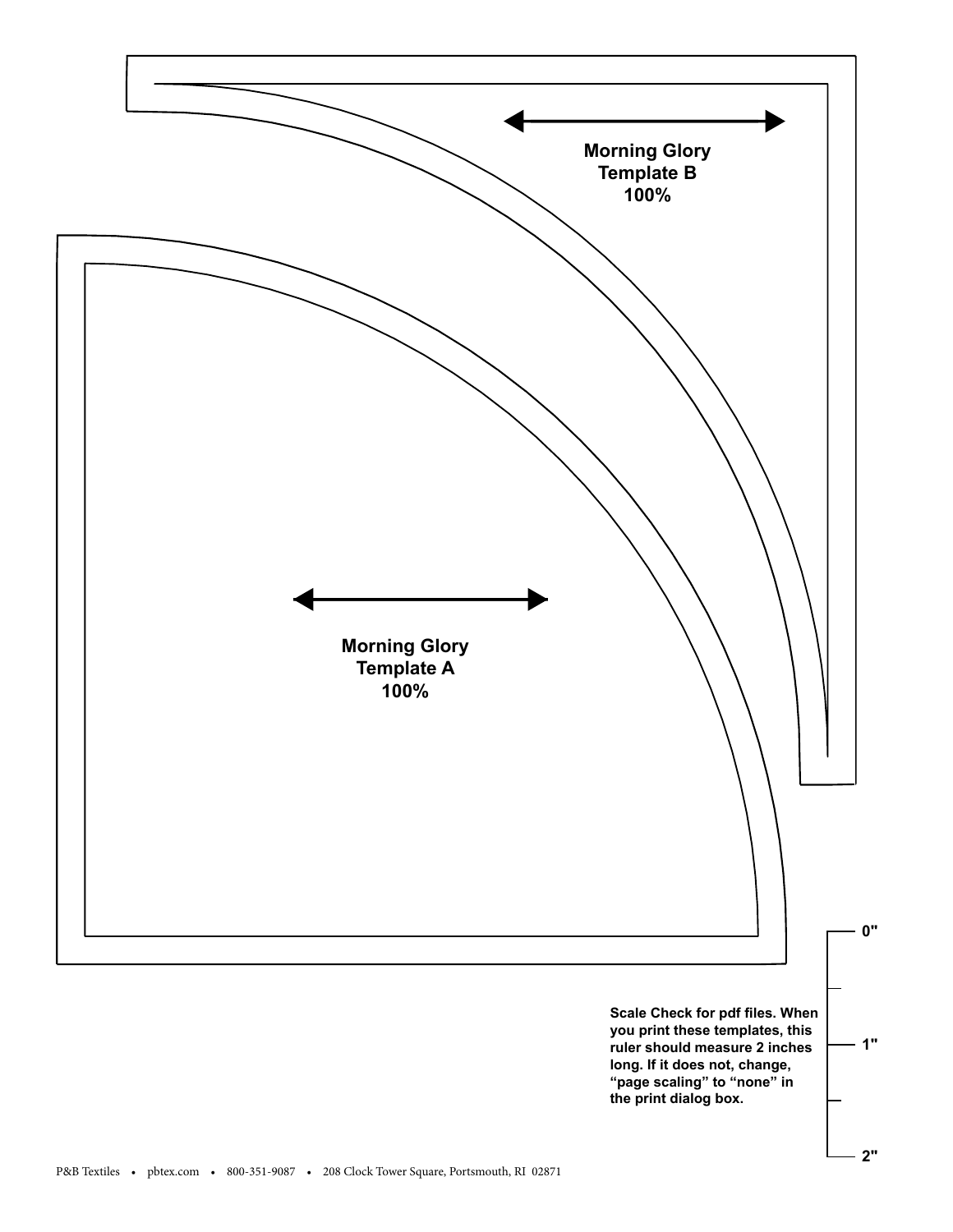